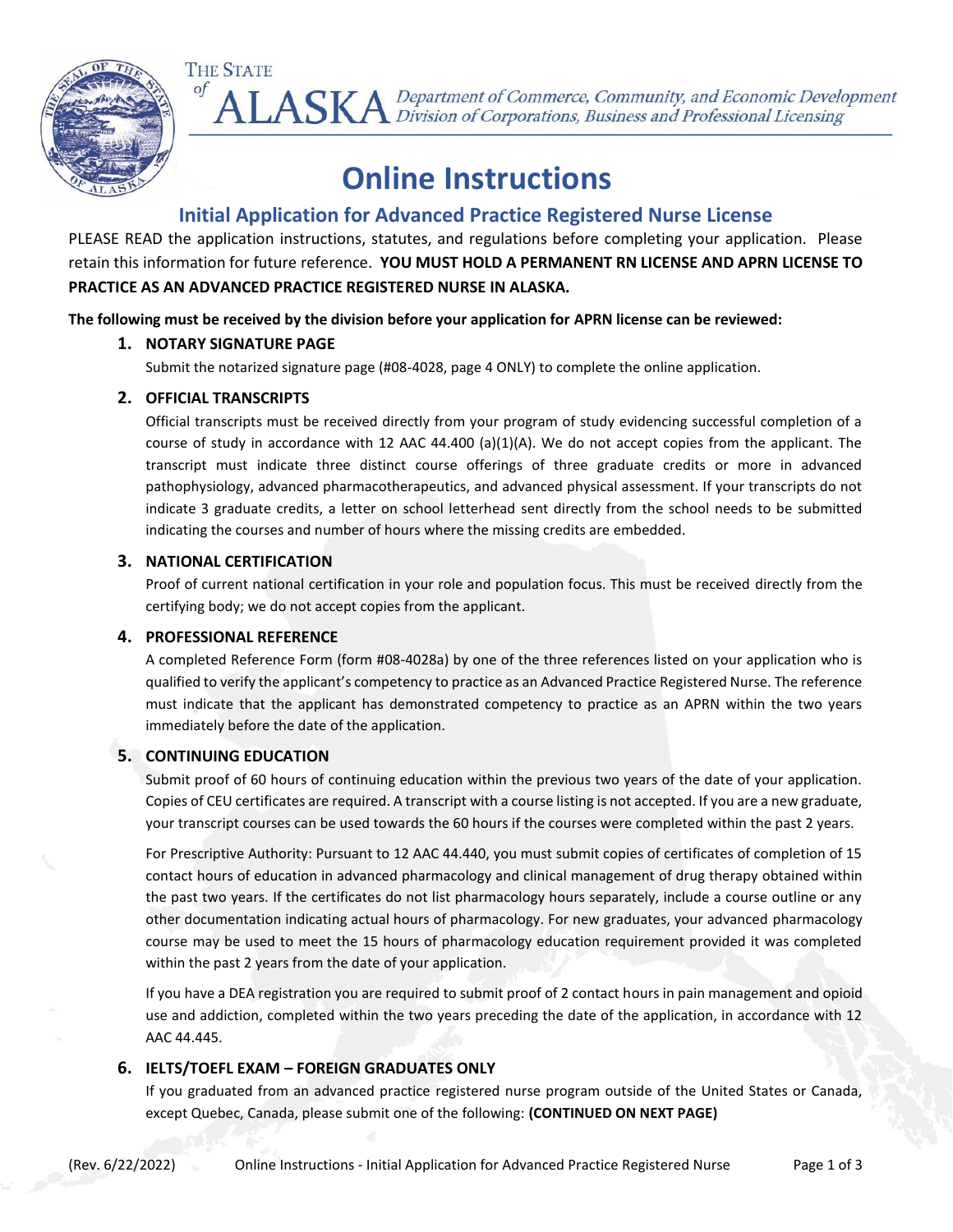(i) Verification of having ever passed the International English Language Testing System (IELTS) - overall score of 6.5 with a minimum of 6.0 on all modules;

(ii) Verification of having ever passed the Test of English as a Foreign Language (TOEFL), Internet-based test- overall score of 84 with a speaking score of 26;

(iii) A valid evaluation of your nursing education by the Commission on Graduates of Foreign Nursing Schools (CGFNS) Credentials Evaluation Service, with a full education, course-by-course report that indicates your nursing education was taught in English;

 $-$  or  $-$ 

(iv) An official International Commission on Healthcare Professions (ICHP) certificate verifying successful completion of the VisaScreen: Visa Credential Assessment Service.

Note: We are unable to accept the Online IELTS Indicator Test or the TOEFL at Home Test.

#### **7. ADULT OR FAMILY PSYCHIATRIC MENTAL HEALTH NURSE PRACTITIONERS**

An applicant for an authorization to practice as an adult or family psychiatric mental health nurse practitioner must submit:

- Certification issued by the American Nurses Credentialing Center before January 1, 2003 certifying that the applicant has passed the examination administered by the American Nurses Credentialing Center for:
	- o psychiatric mental health clinical nurse specialist; or
	- o adult or family psychiatric mental health practitioner; or
- Certification issued by the American Nurses Credentialing Center on or after January 1, 2003 certifying that the applicant has passed the examination administered by the American Nurses Credentialing Center for adult or family psychiatric mental health nurse practitioner or clinical nurse specialist.

#### **LICENSE STATUS:**

Licenses are issued for a two-year period and expire on November of EVEN-numbered years, regardless of the date of issuance, except licenses issued within 90 days of the expiration date are issued to the next biennial expiration date. One renewal notice will be mailed at least 60 days before license expiration to the last known address of record.

#### **PUBLIC INFORMATION:**

Please be aware that all information on the application form will be available to the public, unless required to be kept confidential by state or federal law. Information about current licensees, including mailing addresses, is available on the Division's website at *ProfessionalLicense.Alaska.gov* under License Search.

#### **ADDRESS OR NAME CHANGE:**

In accordance with 12 AAC 02.900, it is the applicant's/licensee's responsibility to notify the Division, in writing, of changes of address or name. Name and address change notification forms are available on the Division's website. The address of record with the Division will be used to send renewals and all other official notifications and correspondence. The name appearing on the license must be your current legal name.

#### **SOCIAL SECURITY NUMBERS:**

AS 08.01.060 and 08.01.100 require that a U.S. Social Security Number be on file with the division before a professional license is issued or renewed for an individual. If you do not have a U.S. Social Security Number, please complete the Request for Exception from Social Security Number Requirement form located at *ProfessionalLicense.Alaska.Gov* or contact the Division for a copy of the form.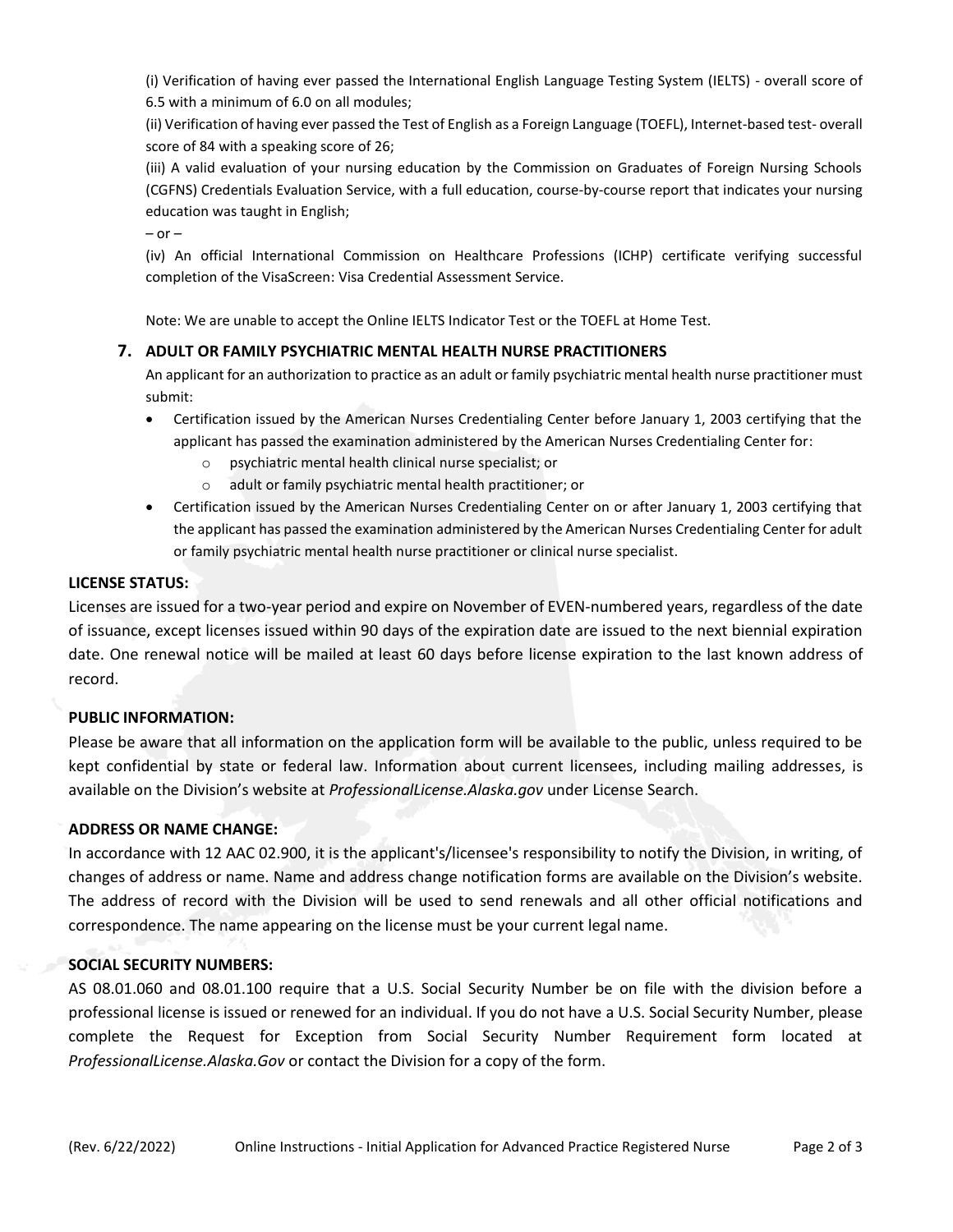#### **STALE DOCUMENTS:**

Application forms, authorizations and verifications older than 12 months from the date the document was received by the division will be considered stale; the document must be resubmitted as appropriate before the application will be considered by the division or a licensing board. Application documents include the application documents and verifications of licensure from other licensing jurisdictions. (12 AAC 02.915)

#### **ABANDONED APPLICATIONS:**

Under 12 AAC 02.910, an application is considered abandoned when 12 months have elapsed since correspondence was last received from or on behalf of the applicant. An abandoned application is denied without prejudice. At the time of abandonment, the division will send notification to the last known address of the applicant, who has 30 days to submit a written request for a refund of biennial license and other fees paid. The application fee will not be refunded. If no request for refund is received within that timeframe, no refund will be issued, and all fees will be forfeited.

#### **PAYMENT OF CHILD SUPPORT:**

If the Alaska Child Support Enforcement Division has determined that you are in arrears on child support, you may be issued a nonrenewable temporary license valid for 150 days. Contact Child Support Services at (907) 269-6900 to resolve payment issues.

#### **STATUTES AND REGULATIONS:**

The complete set of statutes and regulations for this program are available by written request or online at the Division's website: *ProfessionalLicense.Alaska.Gov* 

If you would like to receive notice of all proposed regulation changes for your program, please send a request in writing with your name, preferred contact method (mail or email), and the program you want to be updated on to:

#### REGULATIONS SPECIALIST

Email: *RegulationsAndPublicComment@Alaska.Gov* Department of Commerce, Community, and Economic Development Division of Corporations, Business and Professional Licensing P.O. Box 110806 Juneau, Alaska 99811-0806